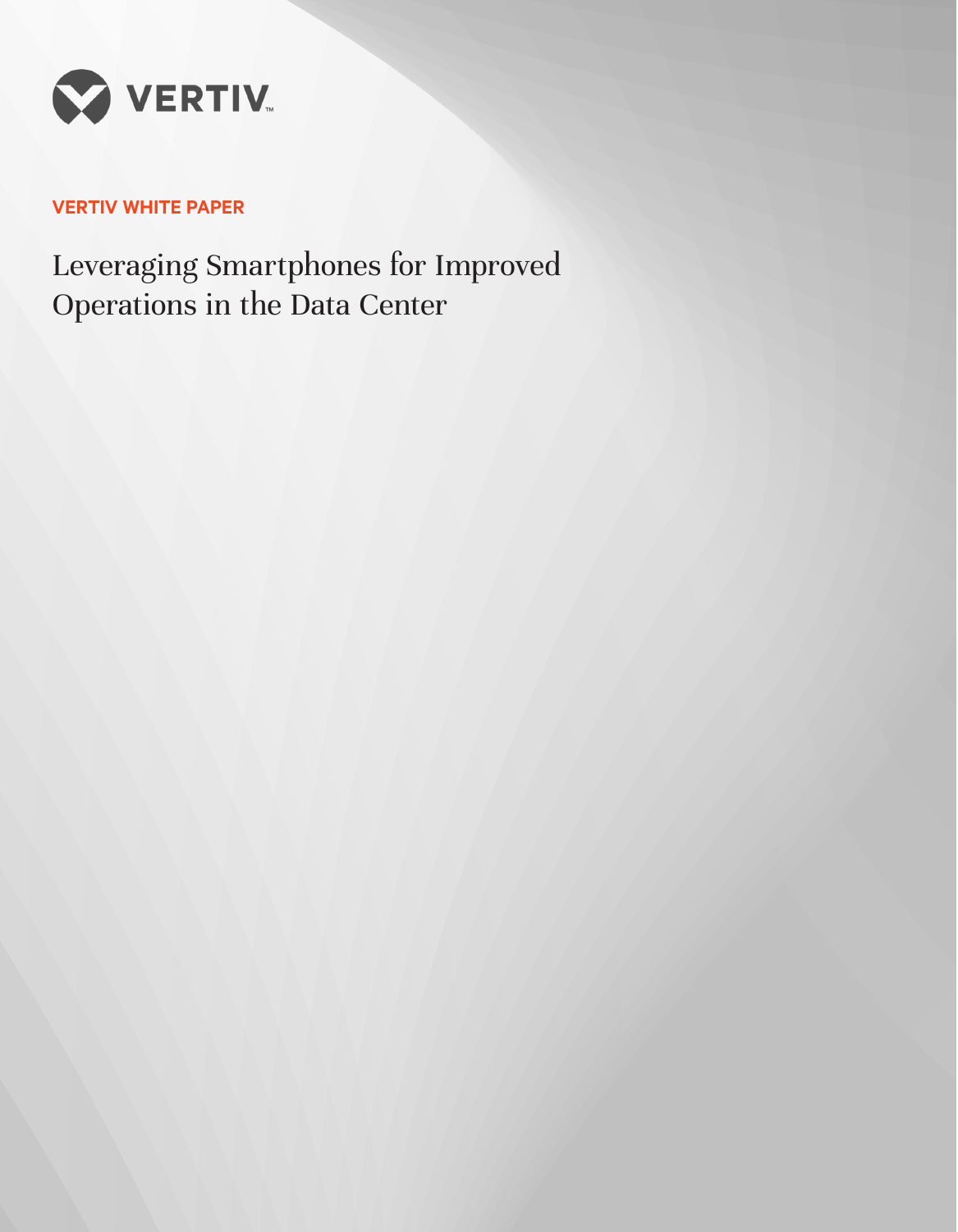It could be argued that the smartphone has had the largest single impact on human society in the last 50 years. It has brought about more change in our daily lives than other technology such as the internet, personal computers, global telecommunications, the phonograph and the photograph. In part, because the smartphone is a nexus for all these individual inventions. It takes all the 'power for change' held within each invention and puts them into a single point of use. More powerfully, it allows them to be used simultaneously; to make them far greater than the sum of their parts. What is even more astonishing is that this 'nexus' is barely 10 years old.

While there were previous attempts of the smartphone concept through such devices as the PDA and mobile phone hybrids (e.g., Ericsson R380, Palm Kyocera, etc.), essential and even 'magical' ingredients were missing. But with the release of the iPhone in 2007, Apple made the single most landmark change to the way we are empowered to, and even expect to, interact with the world and people around us. Jump forward 10 years, smartphone consumption has changed from 122 million units per year in 2007 to almost 1.5 billion units per year in 2016. The chart below shows that over that same 10 year period over 7 billion total handsets have been sold.

This ubiquitous invention now lives alongside us. The features and abilities often have a place in both our professional and personal spaces. The inventive and innovative power is continually evolving and adding to the ways in which it can augment our lives.



1 Source: Statista, 06 July 2017.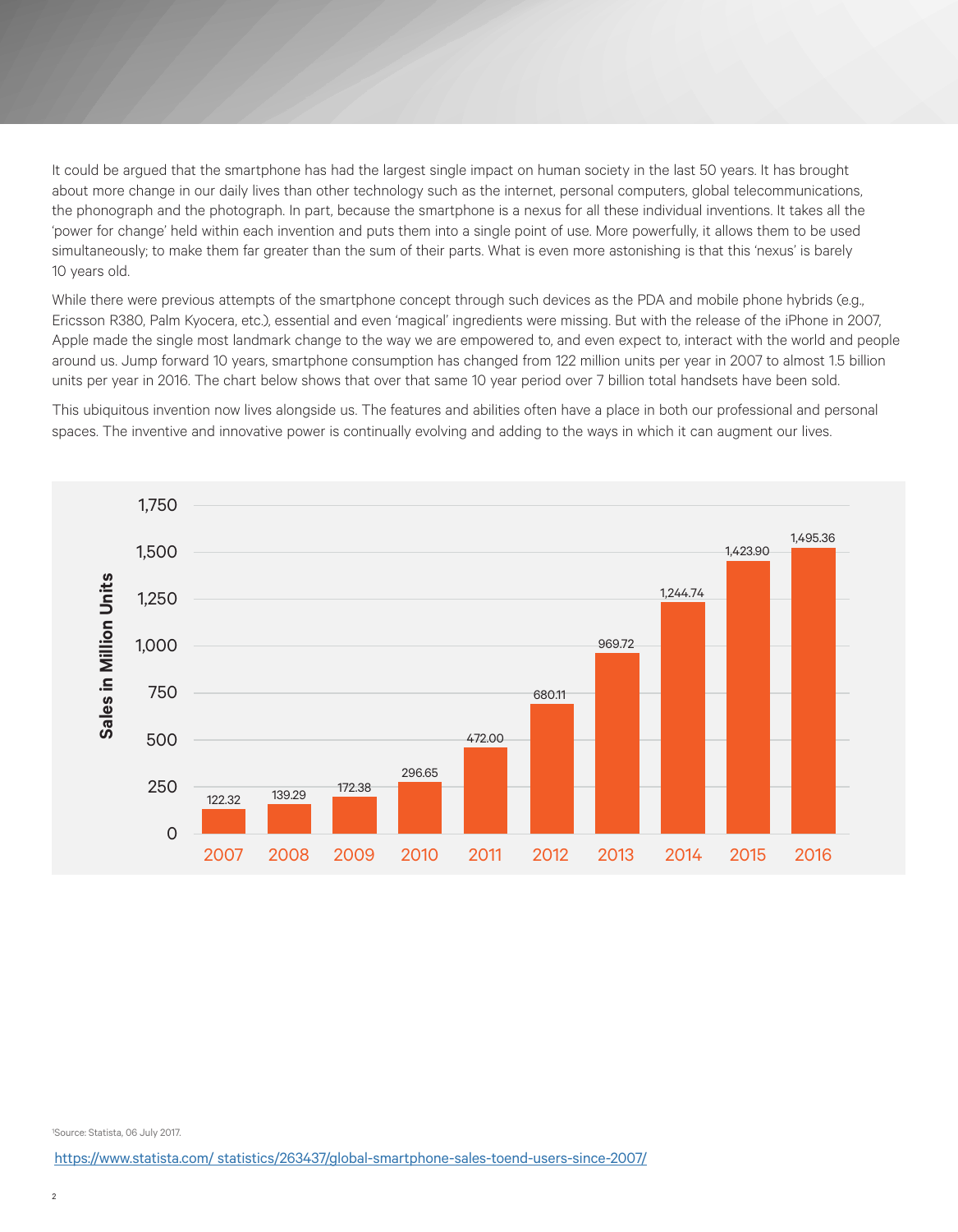## **What Value Can the Smartphone Add to the Data Center Industry?**

The data center industry can leverage this powerful tool through a variety of means. There are many key functions and features that make using smartphones in the data center a compelling idea. One way the smartphone is especially useful is for power management at the rack level. Collecting data from rack power distribution units (rPDUs) can pose certain challenges for data centers such as timeconsuming data collection, human error from manual data entry, issues with network access and decreased collaboration due to restricted permission levels.

To address the above challenges, consider these four features of the smartphone in relation to power management at the rack level:

Using applications (apps) to solve data center-specific challenges

Harnessing speed and convenience for improved cross departmental data sharing

Using optical character recognition (OCR) and image processing for fast, accurate data gathering

Implementing augmented reality for improved data collection security

### **Applications (Apps)**

### *Access to Distinct Operational Programs that Solve a Problem or Enhance a Routine Experience*

Mobile smartphone applications are the engine that helped propel the smartphone to the nexus that it is. The irony that you need a phone app for your phone exemplifies how much the smartphone has changed our expectations of what this technology should be able to do. When is the last time you selected your smartphone based on the ability to make a phone call? Instead of using a phone as a primary means for calls (or even texts), many users' primary purpose is for taking photographs and videos, staying connected to social media, managing email or for having consistent access to programs that make life more convenient. Maps, reminders, alarms, lists, workout programs and even sleep apps fill our smartphones.

How can data center managers leverage the use of apps in their facilities? The possibilities are endless. Power management apps via smartphones provide data center managers with the ability to more efficiently accomplish the following tasks:

- Run reports on power usage
- Collect power usage data
- Handle change management
- Designate groups of rPDUs
- Provide visibility across departments without having to provide network access

Apps allow the technical capabilities of the smartphone to work together to create new conveniences to old problems, thus bridging the gap between manual and automated processes.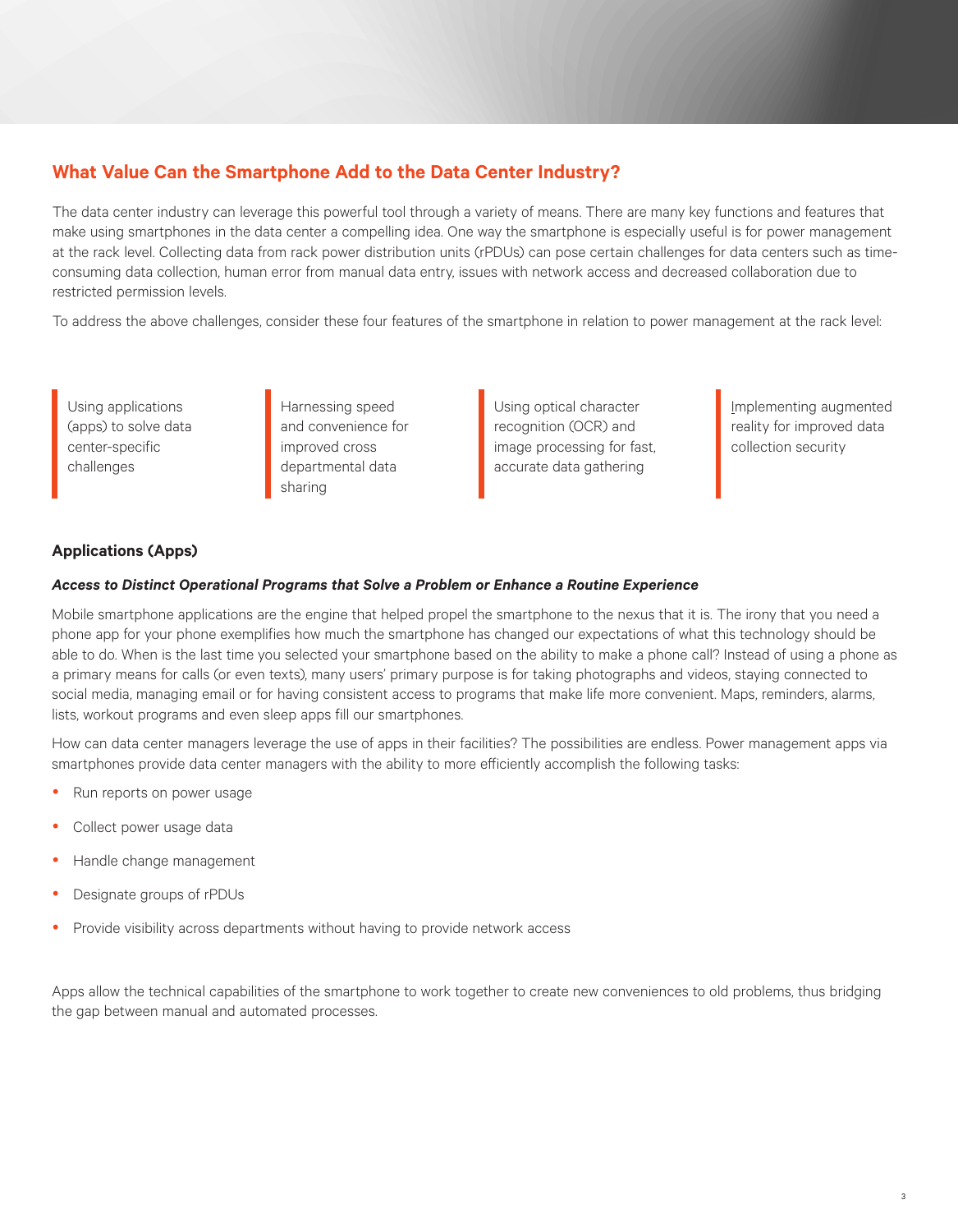### **Speed and Convenience**

#### *A High Specification PC that is 100% Mobile*

One of the primary perks of the smartphone is that it is powerfully agile. Internet connectivity, GPS, Wi-Fi, camera, extended battery life, advanced CPU and GPU are all packaged in a convenient handheld device. These features have created new user experiences and expectations of how we accomplish individual daily tasks and how we share data as a group.

Imagine using your smartphone to collect rPDU data and automatically send reports to any number of user groups. Instead of collecting data via manual sneaker reports accompanied by entering the data into the software layer, what if you could collect and send data via your smartphone, eliminating the need for manual reporting? With no requirement to gain network access to the rPDU, pertinent rPDU information could be easily shared across Facilities and IT. Within the colocation environment, sites that require rPDU data could access details easily without compromising the network security for their customers.

*Smartphones can help eliminate human error associated with manual data entry by reading directly from the rPDU.*

### **Optical Character Recognition (OCR) and Image Processing**

### *Use Smartphones to Scan and Record Data to Decrease Human Error*

One of the top features for many people when selecting a smartphone is the quality of the camera. The ability for smartphones to visually recognize or "read" characters has created opportunities for tools like facial recognition, audio reading for the visually impaired, promotional coupons and ads via QR codes—among many others.

Using this method of data collection eliminates human error that can occur from manual data collection and re-entry into a software layer. One simple scan across an rPDU and all pertinent data is collected without manually writing down entries. Data collected from rPDUs at the rack level is critical for making informed business decisions regarding capacity planning for power, space and cooling. Too often, values are recorded inaccurately or too infrequently, decreasing the validity and value of any report that is created. Any rework that

must be subsequently completed is costly, both in time and money. In addition, decisions made using inaccurate or incomplete data can be costly to a data center.

*What if that same camera technology could be used in the data center to automatically read data from rPDUs and send that data back to selected users?*

### **Augmented Reality**

#### *Making the Invisible, Visible*

Augmented Reality (AR) has been a recent addition to the smartphone platform. Though long since discussed, it has not been until more recent times that smartphones have had the necessary CPU/GPU power to process in real-time the 2D world of the phone camera and augment it with 3D generated elements. Where virtual reality (VR) is currently focused on entertainment, AR creates huge opportunities for businesses to better utilize their environments by manipulating their surroundings. Smartphones can allow for improved workflow and human interaction, as well as adding functionality to equipment that previously did not support it.

Augmentation does not have to be limited to the compositing of digital and optical imagery via the smartphones display. The technological capabilities of the phone can enhance the functionality and usability of a device by leveraging the smartphones' power as a truly mobile power PC.

A fighter plane's heads-up display (HUD) is an example of early augmentation through technology. The HUD provides a way to improve the pilot's capabilities by keeping their eyes on the air space rather than down at the controls. Taking this design philosophy further, a smartphone can be used to magnify human activity in a data center by improving the capabilities of products that are not inherently available within the product. An example of deploying this augmentation into the data center space is to improve the products' integrated displays by providing more information than they are naturally capable of displaying. This is accomplished through the encoding of data that allows more advanced information to be sent to a smartphone through optical character recognition (OCR)—making the invisible, visible.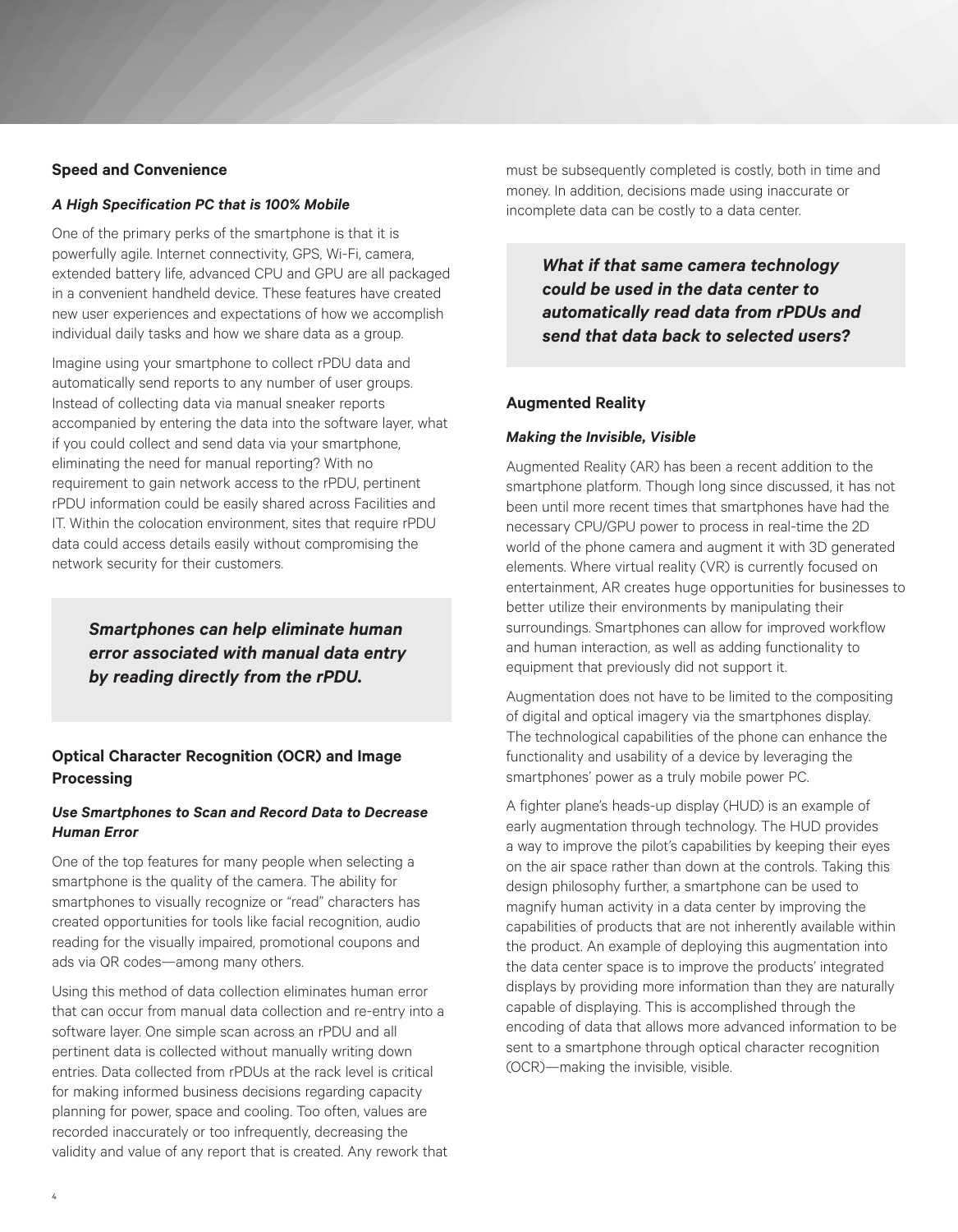

5

### **Conclusion**

As smartphones continue to grow as an extension of our daily lives, so will the expectation that they have greater inclusion within our workspace. As their capabilities grow, data centers should look to leverage their power and strength to positively influence their operations through improving human interactions and augmenting human ability. Power management is just one possibility for using smartphones to enable new levels of interaction with previously limited objects like rPDUs. Implementing smartphones means that data center personnel can expect more from their existing products—without necessarily adding expense or effort. In fact, re-imaging processes, such as power management, with the smartphone in mind, typically provides a cost-effective way to improve efficiencies, accuracy, workflows, team work and ultimately act as a bridge between systems.